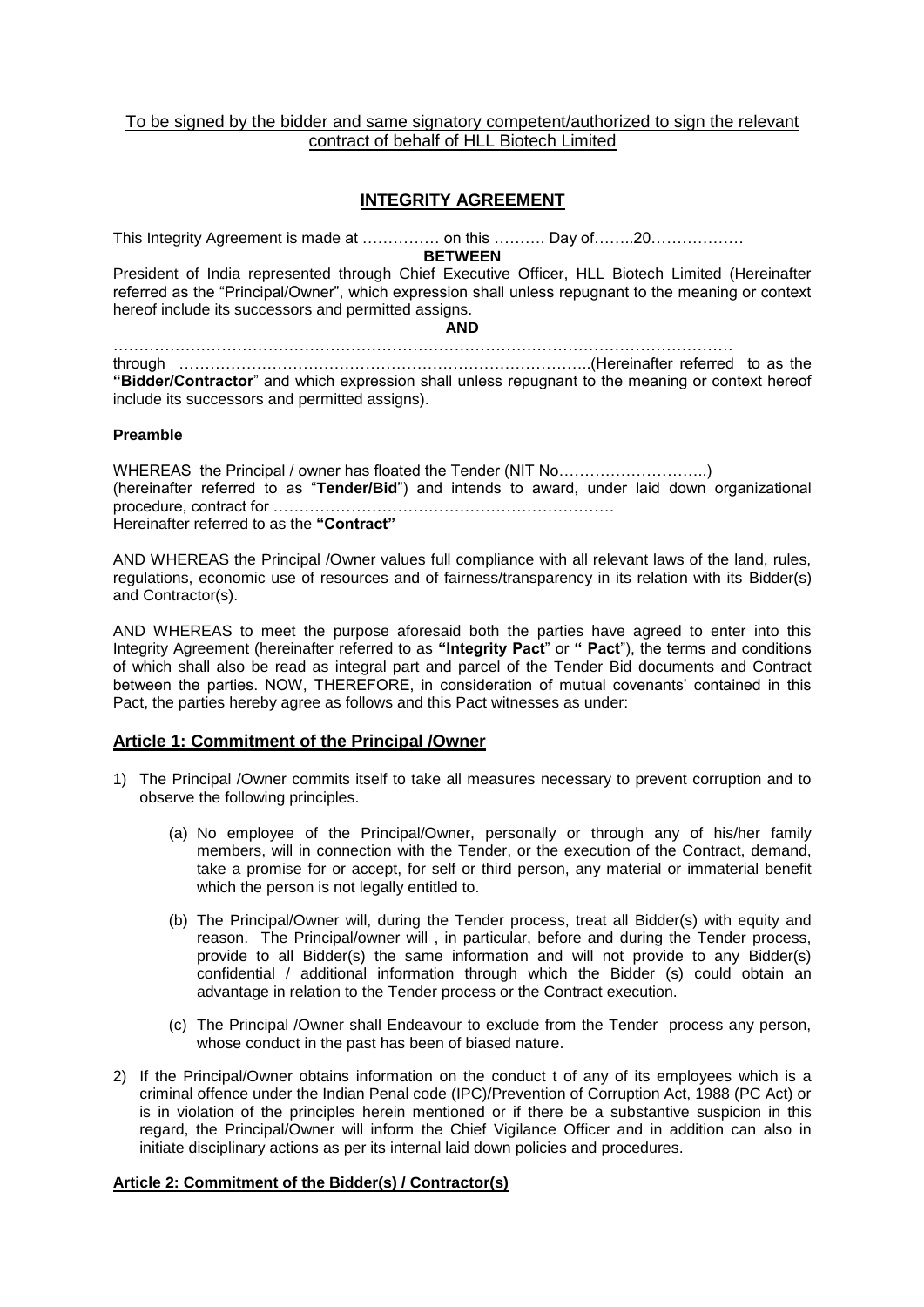- 1) It is required that each Bidder/Contractor(including their respective officers, employees and agents) adhere to the highest ethical standards, and report to the Government/Department all suspected acts of **fraud or corruption or Coercion or Collusion** of which it has knowledge or becomes aware, during the tendering process and throughout the negotiation or award of a contract.
- 2) The Bidder(s)/Contractor(s) commit himself to take all measures necessary to prevent corruption. He commits himself to observe the following principles during his participation in the Tender process and during the Contract execution.
	- (a) The Bidder(s)/Contractor(s) will not, directly or through any other person or firm, offer, promise or give to any of the Principal/owner's employees involved in the Tender process or execution of the Contract or to any third person any material or other benefit which he/she which he/she is not legally entitled to, in order to obtain in exchange any advantage of any kind whatsoever during the Tender process or during the execution of the Contract.
	- (b) The Bidder(s) will not enter with other Bidder(s) into any undisclosed agreement or understanding, whether formal or informal. This applies in particular to prices, specifications, certification, subsidiary contracts, submission or non-submission of bids or any other actions to restrict competitiveness or to cartelize in the bidding process.
	- (c) The Bidder(s)/Contractor(s) will not commit any offence under the relevant IPC/PC Act. Further the Bidder(s) /Contract(s) will not use improperly, (for the purpose of competition or personal gain).or pass on to others, any information or documents provided by the Principal/Owner as part of the business relationship, regarding plans, technical proposals and business details, including and business relationship, regarding plans, technical proposals and business details, including information contained or transmitted electronically.
	- (d) The Bidder (s) /Contractor (s) of foreign origin shall disclose the names and addresses of agents/representatives in India, if any Similarly Bidder(s)/Contractor(s) of Indian Nationality shall disclose names and addresses of foreign agents/representatives, if any. Either the Indian agent on behalf of the foreign principal or the foreign principal directly could bid in a tender but not both. Further, in cases where an agent participate in a tender on behalf of one manufacturer, he shall not be allowed to quote on behalf of another manufacturer along with the first manufacturer in a subsequent/parallel tender for the same item.
	- (e) The Bidder (s)/Contractor (s) will , when presenting his bid, disclose (with each tender as per proforma unclosed) any and all payments he has made, is committed to or intends to make to agents, brokers or any other intermediaries in connection with the award of the Contract.
- 3) The Bidder(s) /Contractor(s) will not instigate third persons to commit offences outlined above or be an accessory to such offences.
- 4) The Bidder (s)/contractor(s) will not, directly or through any other person or firm indulge in fraudulent practice means a willful misrepresentation or omission of facts or submission of fake/forged documents in order to induce public official to act in reliance thereof, with the purpose of obtaining unjust advantage by or causing damage to justified interest of others and /or to influence the procurement process to the detriment of the Government interests.
- 5) The Bidder(s)/Contractor(s) will not, directly or through any other person or firm use Coercive Practices (Means the act of obtaining something, compelling an action or influencing a decision through intimidation, threat or the use of force directly or indirectly, where potential or actual injury may befall upon a person, his/her reputation or property to influence their participation in the tendering process).

#### **Article 3: Consequences of Breach**

Without prejudice to any rights that may be available to the Principal/Owner under law or the Contract or its established policies and laid down procedures, the Principal/Owner shall have the following rights in case of breach of this integrity Pact by the Bidder (s)/Contractor(s) and the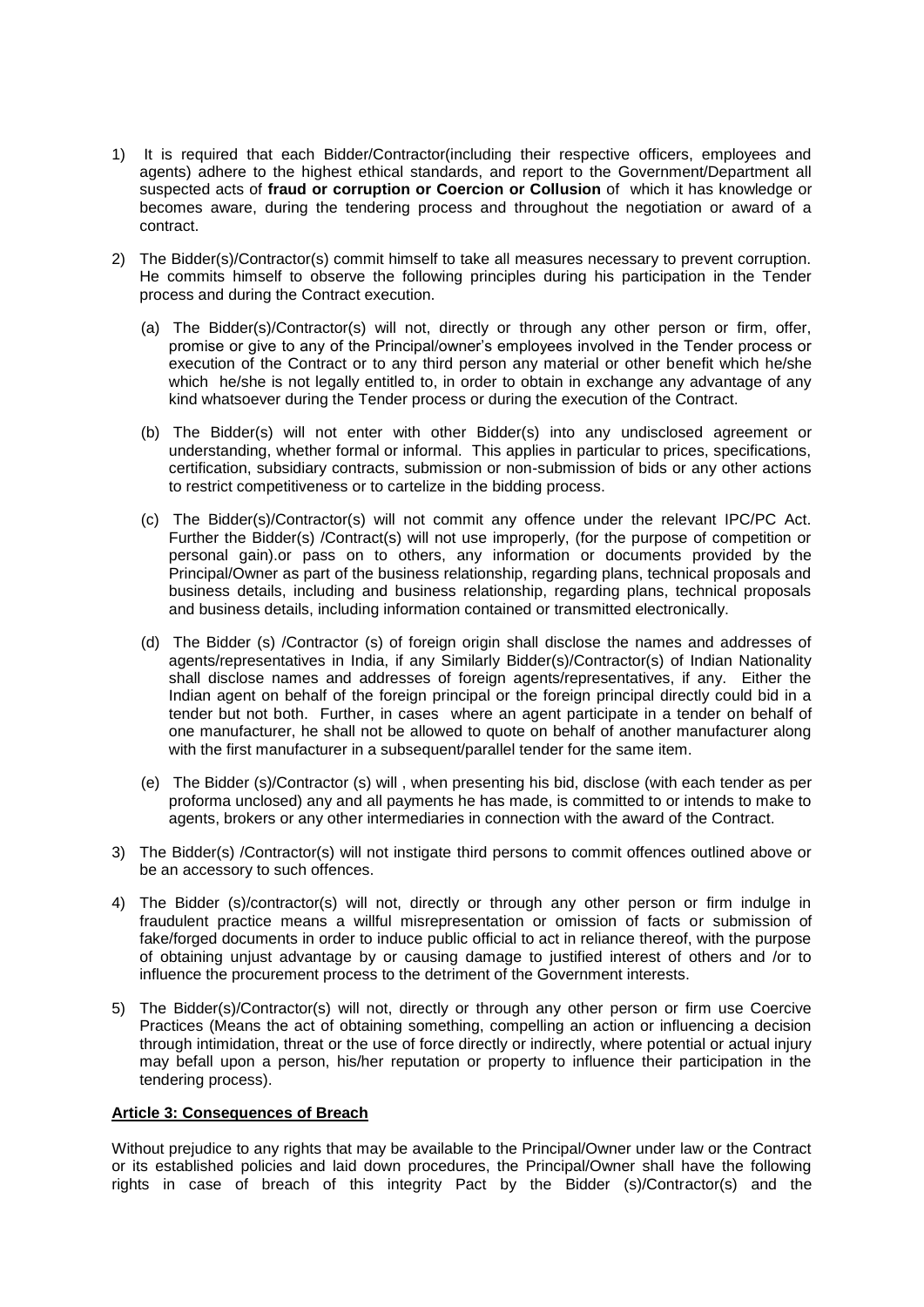Bidder(s)/Contractor(s) accepts and undertakes to respect and uphold the Principal /Owner's absolute right:

- **1)** If the Bidders) / Contractor(s), either before award or during execution of Contract has committed a transgression through a violation of Article 2 above or in any other form, such as to put his reliability or credibility in question, the Principal/owner after giving 14 days notice to the contractor shall have powers to disqualify the Bidder (s)/Contractor(s) from the Tender process or terminate/determine the Contract, if already executed or exclude the Bidder/Contractor from future contract award processes. The imposition and duration of the exclusion will be determined by the severity of transgression and determined by the Principal/owner. **Such exclusion may be forever or for a limited period as decided by the Principal/owner.**
- 2) **Forfeiture of EMD/performance Guarantee/Security Deposit:** If the Principal/owner has disqualified the Bidder(s) from the Tender process prior to the award of the Contract or terminated/determined the Contract or has accrued the right to terminate/determine the Contract according to Article 3(1), the Principal /Owner apart from exercising any legal rights that may have accrued to the Principal/Owner, may in its considered opinion forfeit the entire amount of Earnest Money Deposit, Performance Guarantee and security Deposit, Performance Guarantee and security Deposit of the Bidder/Contractor.
- 3) **Criminal Liability**: If the Principal/Owner obtains knowledge of conduct of a Bidder or Contractor, or of and employee or a representative or an associate of a Bidder or Contractor which constitutes corruption within the meaning of Indian Penal code (IPC)/Prevention of corruption Act, or if the Principal/owner has substantive suspicion in this regard, the Principal/owner will inform the same to low enforcing agencies for further. Investigation.

### **Article 4- Previous Transgression**

- 1) The Bidder declares that no previous transgressions occurred in the last 5 years with any other Company in any country confirming to the anticorruption approach or with Central Government or State Government or any other Central/State Public sector Enterprises in India that could justify his exclusion from the Tender process.
- 2) If the Bidder makes incorrect statement on this subject, he can be disqualified from the Tender process or action can be taken for banning of business dealings/ holiday listing of the Bidder/Contractor as deemed fit by the Principal/owner.
- 3) If the Bidder/Contractor can prove that he has resorted / recouped the damage caused by him and has installed a suitable corruption prevention system, the Principal/owner may, at its own discretion, revoke the exclusion prematurely.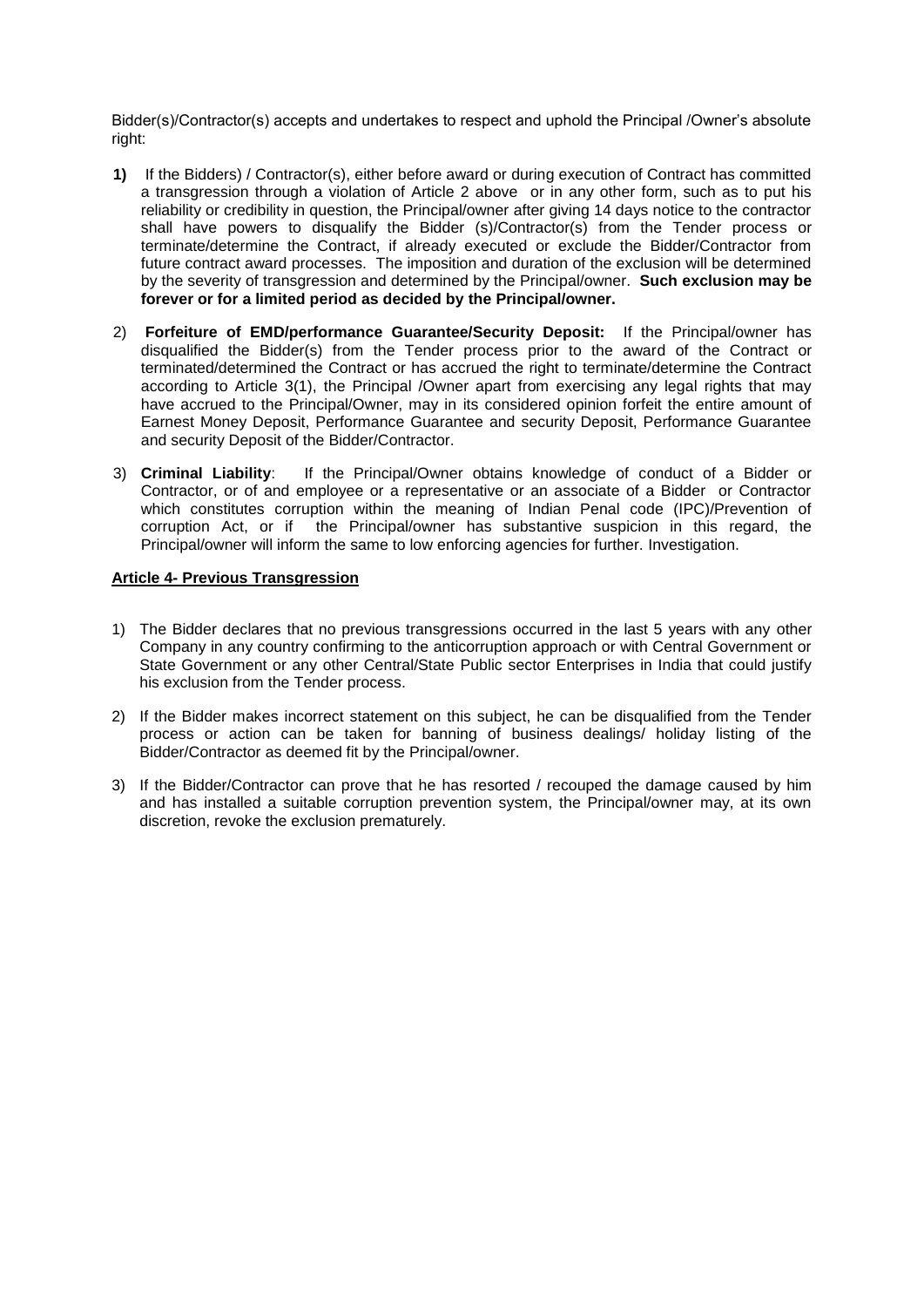# **Article 5- Equal Treatment of all Bidders/Contractors/Subcontractors**

- 1) The Bidder(s) /Contractor(s) undertake(s) to demand from all subcontractors a commitment in conformity with this Integrity Pact. The Bidder/Contractor shall be responsible for any violation(s) of the principles laid down in this agreement /pact by any of its Sub-contractors/sub-vendors.
- 2) The Principal/owner will enter into Pacts on identical terms as this one with all Bidders and Contractors.

## **Article 6- Duration of the Pact**

This Pact begins when both the parties have legally signed it. It expires for the Contractor/Vendor 12 months after the completion of work under the contract or till the continuation of defect Liability period, whichever is more and for all other bidders, till the Contract has been awarded.

If any claim is made/lodged during the time, the same shall be binding and continue to be valid despite the lapse of this Pacts as specified above, unless it is discharged /determined by the competent authority, HLL Biotech Limited.

### **Article 7- other Provisions**

- 1) This Pact is subject to Indian Law., place of performance and jurisdiction is the Head quarters of HLL Biotech Limited of the Principal/Owner, who has floated the Tender.
- 2) Changes and supplements need to be made in writing. Side agreements have not been made.
- 3) If the Contractor is a partnership or a consortium, this Pact must be signed by all the partners or by one or more partner holding power of attorney signed by all the partners or by one or more partner holding power of attorney signed by all partners and consortium members. In case of a company, the Pact must be signed by a representative duly authorized by board resolution.
- 4) Should one or several provisions of this Pact turn out to be invalid; the remainder of this Pact remains valid. In this case, the parties will strive to come to an agreement to their original intensions.
- 5) It is agreed term and condition that any dispute or difference arising between the parties with regard to the terms of this Integrity Agreement/pact, any action taken by the Owner/Principal in accordance with this **Integrity Agreement/Pact or interpretation thereof shall not be subject to arbitration.**

# **Article 8- LEGAL AND PRIOR RIGHTS**:

All rights and remedies of the parties hereto shall be in addition to all the other legal rights and remedies belonging to such parties under the Contract and /or law and the same shall be deemed to be cumulative and not alternative to such legal rights and remedies aforesaid. For the sake of brevity, both the Parties agree that this Integrity Pact will have precedence over the Tender /Contact documents with regard any of the provisions covered under this Integrity Pact.